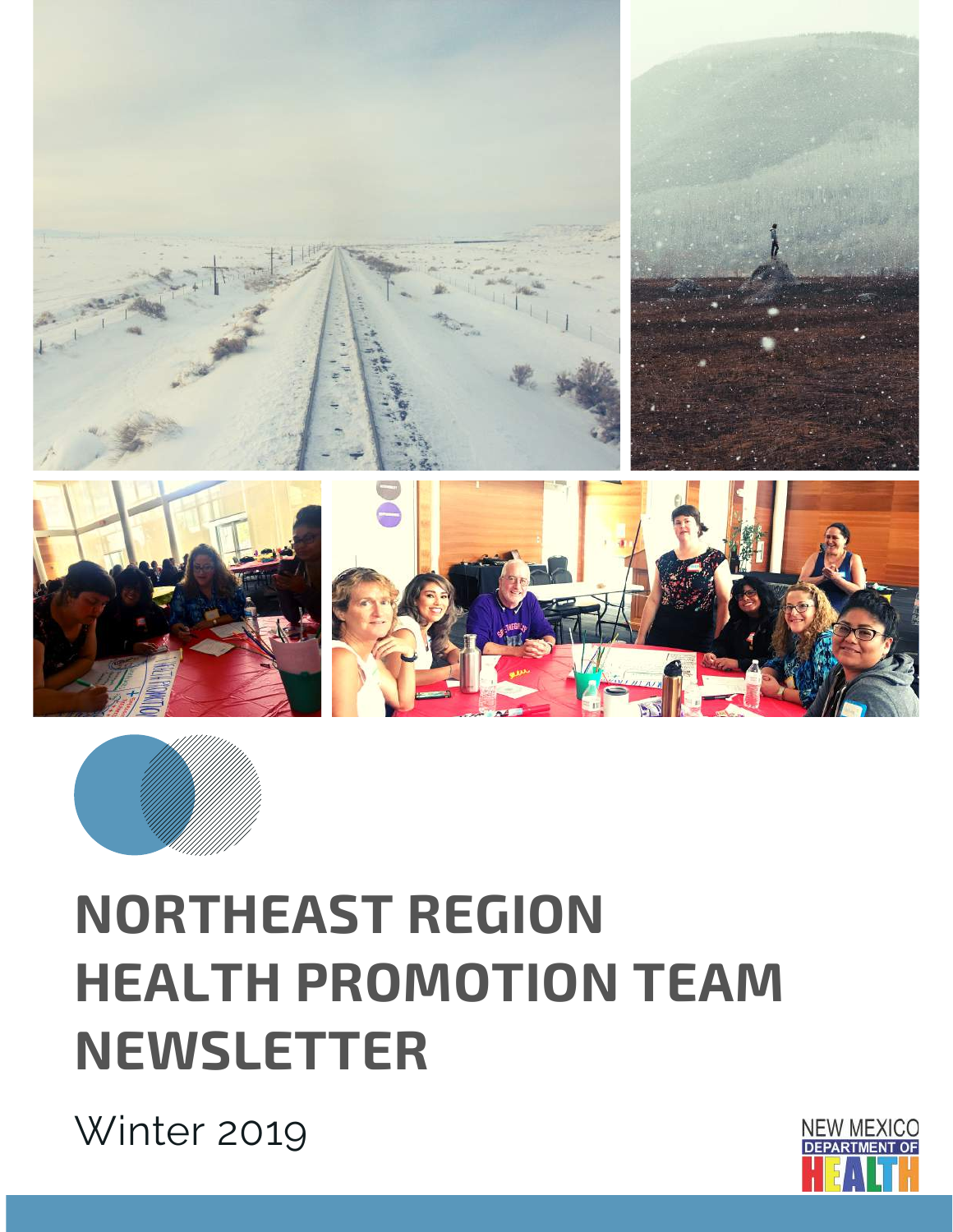

## **Professional & Personal Development**

This issue's theme covers the professional and personal development our team participates in throughout the year to better serve our communities.

## **America Walks Walking College by Nichole Romero**

Health Promotion Specialist, Nichole Romero, was accepted into the 2018 America Walks Walking College, of which only 30 people from around the country and Canada were accepted.

In September, Nichole attended the Bike/Walk/Places Conference in New Orleans, where she met the other walking fellows and mentors who are just as passionate as she is about creating more safe and walkable communities. She attended many breakout sessions and learned how to engage professionals in multiple fields, including:

- **How to navigate the structure of local and state government and engage elected officials in conversations about walkability**
- **How to navigate the structure design and implement effective policy campaigns, such as reducing speed limits and requiring complete streets**
- **How to effectively research, understand, and communicate date to support campaigns,**
- **How to efficiently recruit and inspire local advocates as to the benefits of physical activity.**



As part of her fellowship, Nichole was in the "Rural Group" along with other walking fellows who live and work in rural areas. Together they learned a lot about walkability, how to engage communities, and how to obtain funding via weekly conference calls with their mentors and online training. Each walking fellow was mandated to create a "Walking Action Plan" that was then included in a report published by the U.S. Centers for Disease Control at the end of October.

Nichole will utilize this new information with the group that she is co-founder/co-facilitator of called "Ramblin' Round Raton", which is based in Raton, NM. Ramblin' Round Raton will also be eligible for grants and opportunities that are only offered to walking fellows and their organizations. Nichole will remain engaged in continuous networking opportunities with her walking fellows and mentors.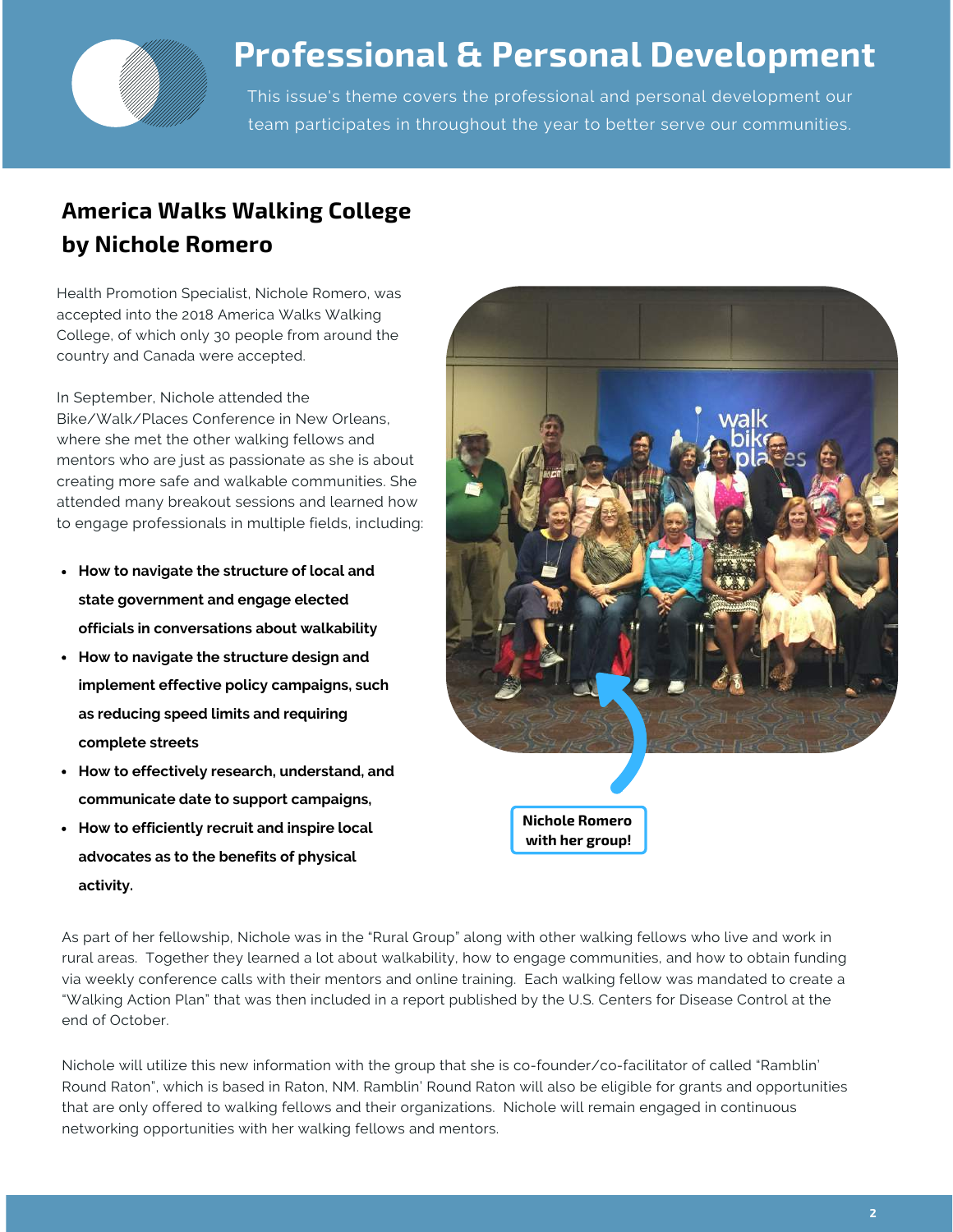## **Health Promotion Staff Represent New Mexico at Southern Obesity Summit by Amy Sandoval and Christa Hernandez**

Amy and Christa were invited to represent New Mexico among a team of four at the 12th Annual Southern Obesity Summit hosted in Charleston, West Virginia. The Southern Obesity Summit (SOS) is the largest regional obesity prevention event in the United States, drawing hundreds of participants from 16 Southern States consisting of Alabama, Arkansas, Florida, Georgia, Kentucky, Louisiana, Mississippi, Missouri, New Mexico, North Carolina, Oklahoma, South Carolina, Tennessee, Texas, Virginia and West Virginia. This year's conference emphasized obesity prevention efforts particularly in rural communities, which hits home to the demographics of New Mexico as a state. According to CDC, obesity prevalence has been shown to be significantly higher among adults living in rural counties (34.2 percent) than among those living in metropolitan counties (28.7 percent).

On the last day of the summit, Amy represented New Mexico during a "Spark Tank" Panel Discussion. This new session gave state teams an opportunity to present their best obesity prevention strategy and proposal, incorporating health equity into their prevention work. A panel of funders listened and responded to each presentation, and the state team with the strongest strategy received a 2-4-hour consultation with one or more of the funders to help shape a proposal.

Amy shared an innovative proposal where mobile grocery stores are utilized to go out into rural and frontier communities and provide fresh, healthy, and affordable food. This idea would benefit areas where there aren't grocery stores or where produce is only delivered once a week. The idea is similar to the concept of an ice cream truck, which goes neighborhood by neighborhood at a specific time during certain days of the week. The premise utilizes mobile grocery stores to address obesity, transportation, and access to care within many of the rural communities across the state. Although New Mexico was not selected for the consultation, Amy did receive a lot of positive feedback for her presentation and description around the barriers and challenges rural and frontier communities face in New Mexico.

Christa and Amy are very grateful to have been given the opportunity to attend the Southern Obesity Summit where they were able to gain insight about the various successes and challenges faced by other rural communities in the country. Attending this conference allowed them to learn about innovative physical activity, education, nutrition and community collaboration initiatives which they plan on sharing with partners within the Northeast Region and across New Mexico.

**Christa Hernandez, left, and Amy Sandoval, right.**



**Amy Sandoval presenting her idea at the summit.**

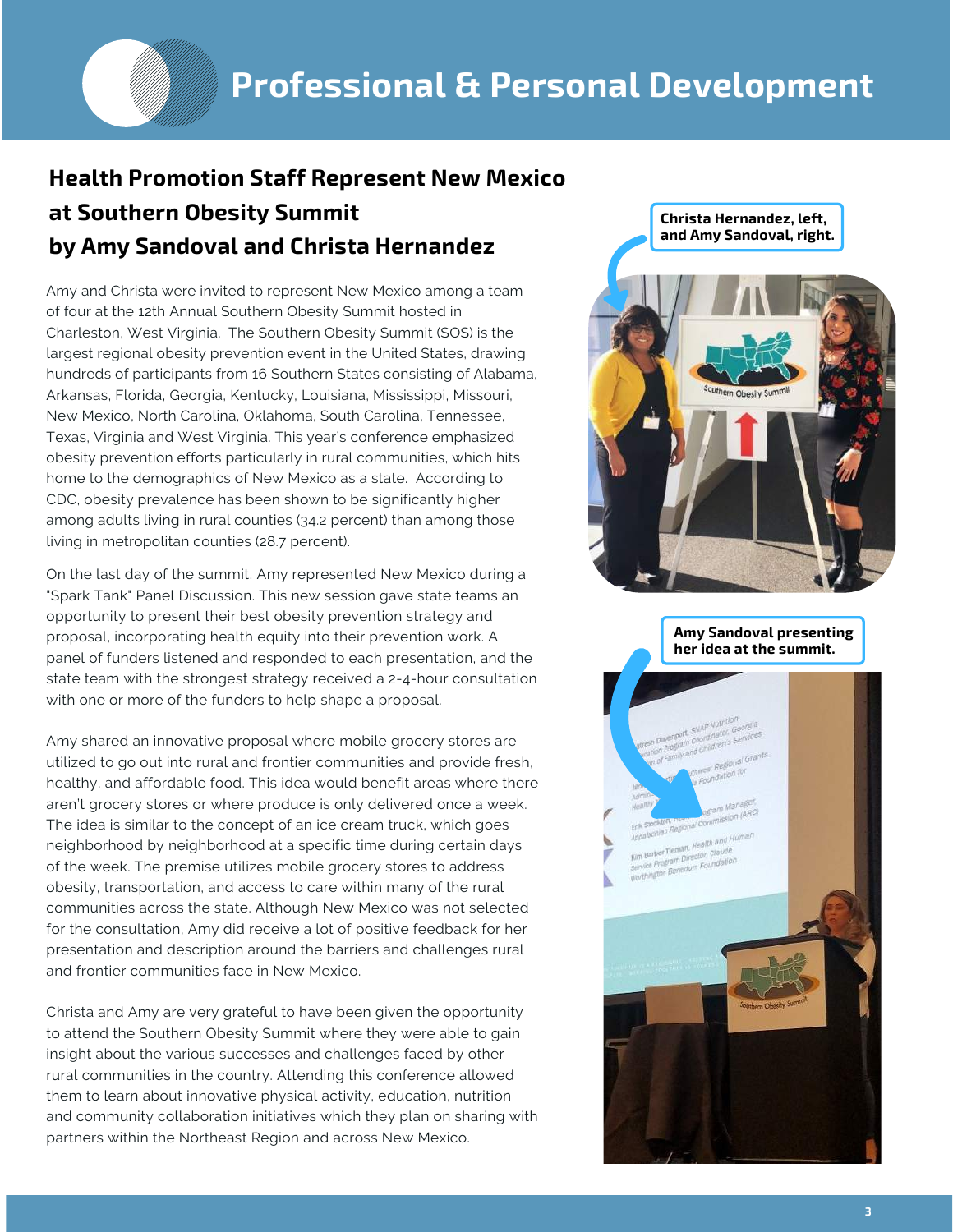### **Data Conferences & a Panel by Gwendolyn Gallagher**

Gwendolyn Gallagher, Northeast Region Community Health Epidemiologist, had the privilege of attending three professional development conferences in 2018.

First, Gwendolyn earned a travel scholarship to attend the annual conference for the Council of State and Territorial Epidemiologists (CSTE) in West Palm Beach, FA, including an in-person workshop "Community Health Assessment" for epidemiologists to learn more about geographic information systems (e.g., creating maps) and new, community-level data. The purpose of the Annual Conference is to learn up-to-date surveillance and epidemiology projects as well as to have the opportunity to engage with epidemiologists across the U.S. The CSTE provides education and support to practicing epidemiologists in a variety of public health areas as well as expertise for program and surveillance efforts.



**Gwendolyn Gallagher with fellows!**

Second, she was the recipient of a travel scholarship awarded to her by All In: Data for Community Health. The meeting was held in Denver, CO. All In: Data for Community Health is a learning network of communities, testing exciting new ways to systematically improve community health outcomes through multi-sector partnerships working to share data. All In partner networks are building the evidence base to advance practice, identify gaps, highlight investment needs, and inform policy. Collectively, All In reflects the efforts and insights from over 100 community collaborations across the country.

Lastly, Gwendolyn was an invited panelist for the AcademyHealth's Public Health Systems Research Interest Group annual meeting in Seattle, WA. The purpose of this in-person meeting was to present on "hospital-health department collaboration for improved community health." Specifically, she spoke about the Community Health Needs Assessments and collaborative work with Christus St. Vincent and Taos Holy Cross hospitals.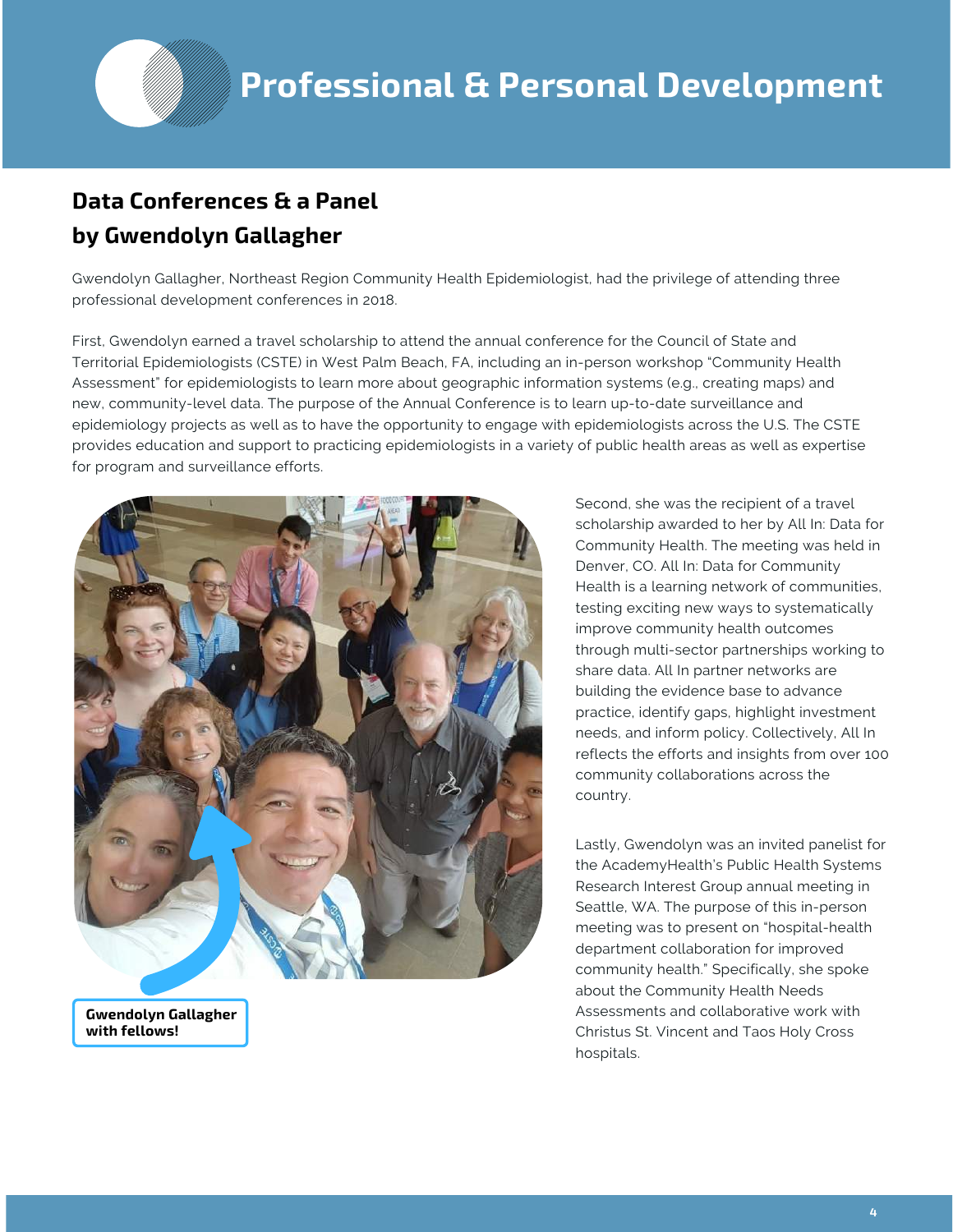#### **Are you Prepared? by Valentina White**

San Miguel Public Health Office has been an active member of the San Miguel Local Emergency Preparedness Committee (LEPC) for several years. The LEPC is a committee under the San Miguel Office of Emergency Management (OEM). This past year OEM has coordinated a few Emergency Management classes that were hosted in Las Vegas, NM. Each Emergency Management class stressed the importance of developing an emergency plan before a disaster take place. San Miguel's LEPC and OEM office participates in various events and shares the following information with individuals.

Natural disasters like wildfires, severe winter weather and tornadoes, including human disasters like toxic spills, power blackouts and active shooters can happen at any time and in any part of the country. No one can stop natural disasters from happening. Developing an emergency plan and assembling a Go Bag and Emergency Kits is one way to help you and your family during an emergency.

Include every member in your family when planning, preparing and practicing your emergency plan. The most important factor is communication and knowing your emergency plans. Know where to go, what to do, and how to reconnect during an emergency.

Knowing the types of disasters that can occur in your area can help you better plan for an emergency.Go Bags and Emergency Kits can be tailored for a specific individual and items in a Go Bag or Emergency Kit can vary depending on you and your family size and specific needs. Preparing and planning today, is the best way to help you and your family during an emergency.

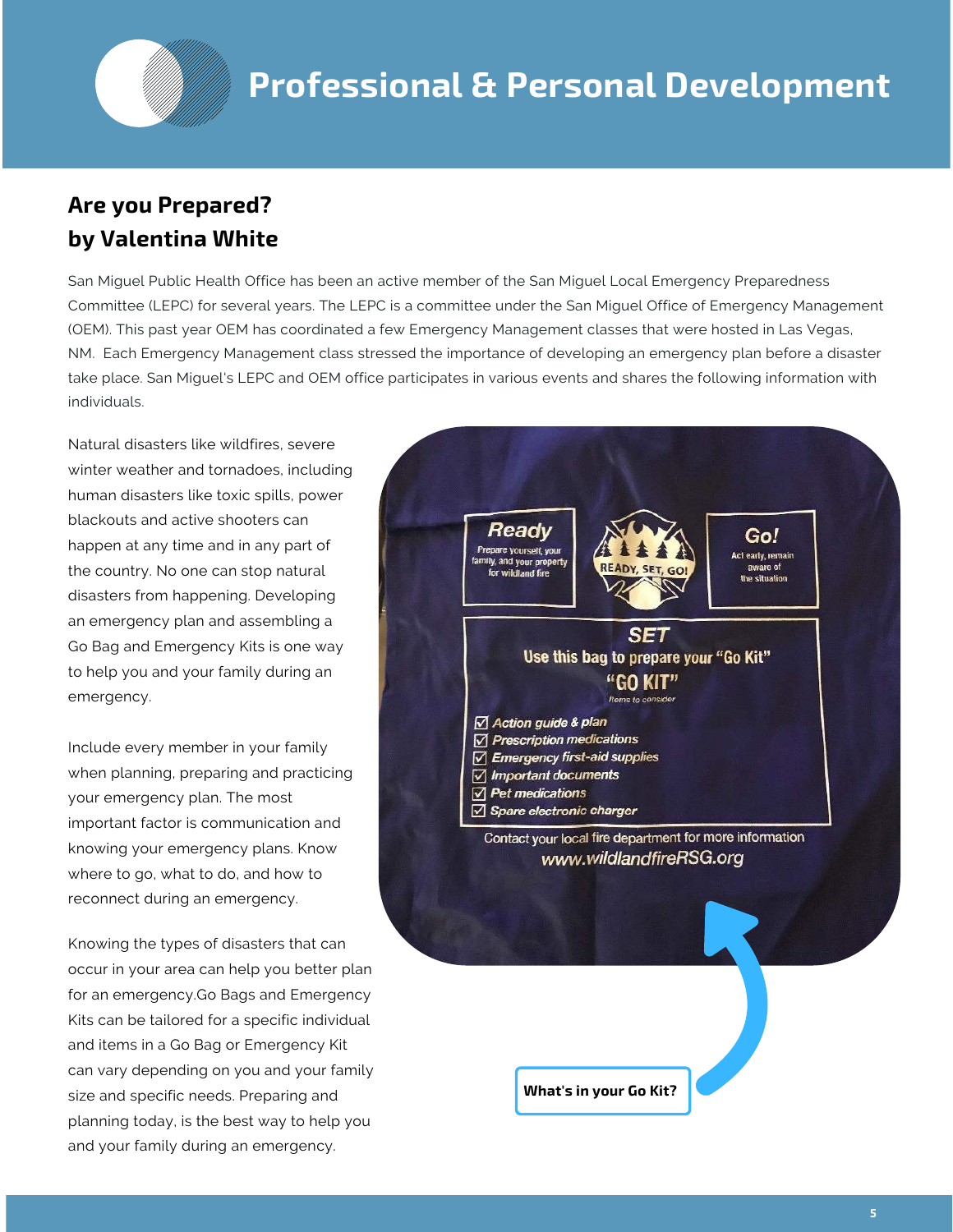#### **Making the Personal Professional by Desiree Valdez**

Desiree Valdez, Health Promotion Specialist, was able to participate in many professional development opportunities in 2018 which allowed her to grow and develop personally. These opportunities ranged from learning more about our food systems to exploring health equity in the context of public health with a national cohort; There were chances to learn how to build health literacy into our state through coalition work, as well as to interrogate race and implicit biases in everyday interactions. This wide array of training and workshop opportunities speaks to the variety of tasks the Health Promotion Program demands every day.

Desiree brought one of her passions, facilitating self-care, to her work through facilitating mindfulness sessions for staff at the local health office where she is stationed. She started these sessions during the Week of Health event DOH held in August and due to staff interest, decided to facilitate sessions weekly. Even though Desiree facilitates the sessions, she strongly feels the benefits of including a mindfulness practice into her work week. With a calm and open mindset, Desiree can better serve the communities she works with as they strive to create healthy and thriving communities.





**Desiree Valdez, left, and Valentina White, right, at the NM Health Equity Partnership Statewide Health Equity Gathering in October.**